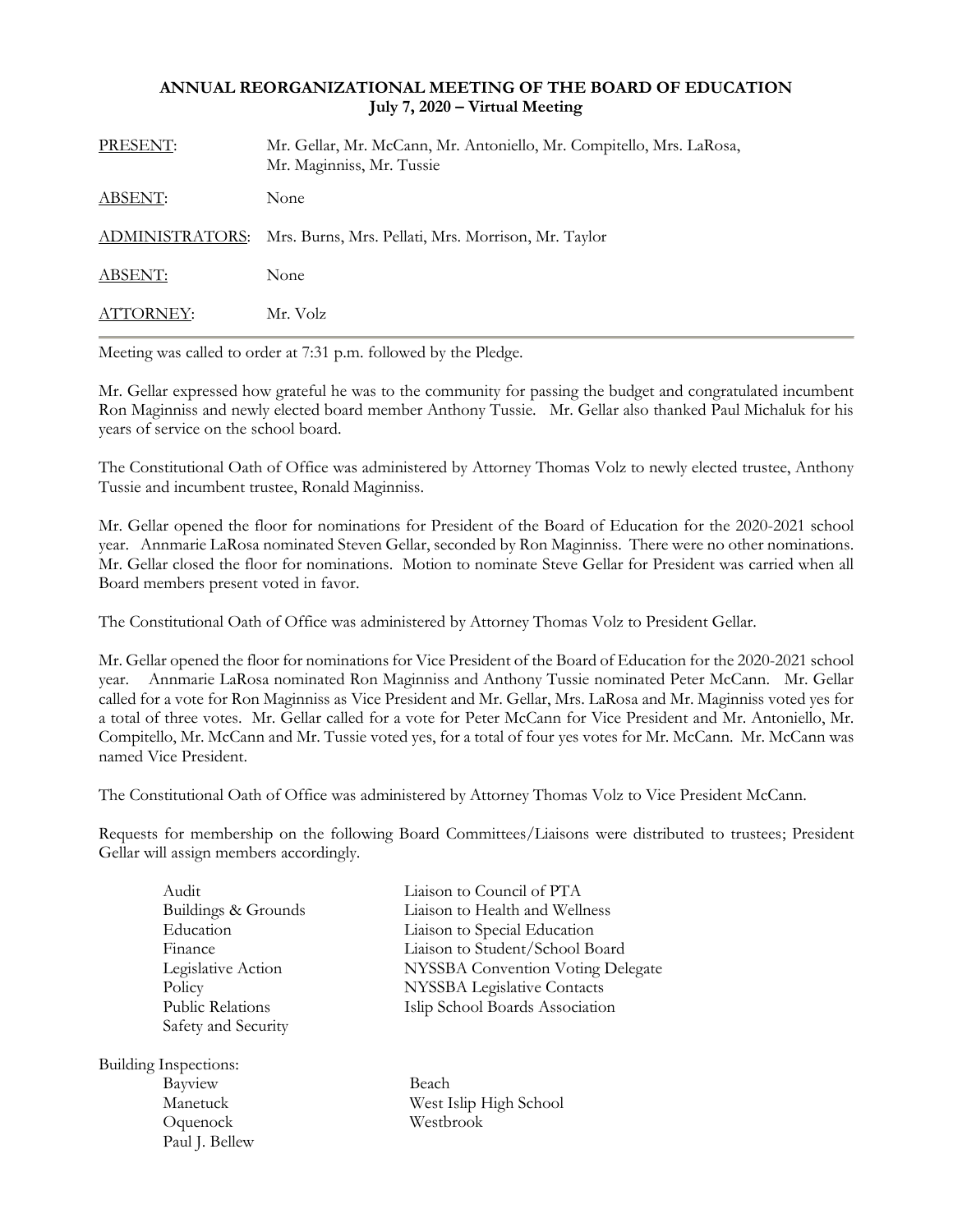Motion was made by Peter McCann, seconded by Rich Antoniello, and carried when all Board members present voted in favor to approve appointment of Mary Hock as District Clerk, Patricia Denninger (alternate) for the 2020- 2021 school year.

Motion was made by Peter McCann, seconded by Richard Antoniello, and carried when all Board members present voted in favor to approve appointment of Deborah Falcon as District Treasurer and Mary Hock as Deputy Treasurer for the 2020-2021 school year.

Motion was made by Peter McCann, seconded by Richard Antoniello, and carried when all Board members present voted in favor to approve appointment of Board of Registration for the 2020-2021 school year as follows: Anne Kuhlwilm; alternates - Rhonda Rauch, Rosemary Dowling.

Motion was made by Peter McCann, seconded by Richard Antoniello and carried when all Board members present voted in favor to set amount of Treasurer's Bond at \$1,000,000.00 for the 2020-2021 school year.

Motion was made by Peter McCann, seconded by Richard Antoniello, and carried when all Board members present voted in favor to set amount of Claims Auditor's Bond at \$1,000,000.00 for the 2020-2021 school year.

Motion was made by Peter McCann, seconded by Richard Antoniello, and carried when all Board members present voted in favor to approve appointment of Patricia Plompen as Claims Auditor for the 2020-2021 school year.

Motion was made by Peter McCann, seconded by Richard Antoniello, and carried when all Board members present voted in favor to approve appointment of Robert Nocella as Purchasing Agent for the 2020-2021 school year.

Motion was made by Peter McCann, seconded by Richard Antoniello, and carried when all Board members present voted in favor to approve appointment of Maria McCarthy as Deputy Purchasing Agent for the 2020-2021 school year.

Motion was made by Peter McCann, seconded by Richard Antoniello, and carried when all Board members present voted in favor to approve appointment of Patricia Denninger as Records Access Officer for the 2020-2021 school year.

Motion was made by Peter McCann, seconded by Richard Antoniello, and carried when all Board members present voted in favor to approve appointment of R.S. Abrams & Co., LLP as District Auditor for the 2020-2021 school year.

Motion was made by Peter McCann, seconded by Richard Antoniello, and carried when all Board members present voted in favor to approve appointment of Thomas M. Volz, PLLC as Attorney/Legal Officer for the 2020-2021 school year.

Motion was made by Peter McCann, seconded by Richard Antoniello, and carried when all Board members present voted in favor to approve appointment of Chief/School Physicians for the 2020-2021 school year as follows: Dr. Marc Cimmino, Chief School Physician; Dr. Tracy Onal; Dr. Robert A. Smolarz; Dr. Leonard Savino; L. Atkinson, RPA; Dr. Costa Constantatos; Dr. Jorge Montes; Joseph Tommasino, RPA; Dr. Jennifer Mingione; Dr. Ira Woletsky (Pediatrician); Dr. Jack Marzec; Dr. Phil Schrank; South Shore Neurologic Associates; Dr. Sarita Duchatelier and Dr. Keith Chu Cheong, Pediatric Neurology; Dr. Gregory Puglisi; Dr. Eugene Gerardi; Dr. Richard Gold; Emergency Medical Technician Coverage for Athletic Events: Robert Mallimo, Richard Naeder, Kristine Ostrem, John Mileski, Sean O'Hora, Steven Mirrone.

Motion was made by Peter McCann, seconded by Richard Antoniello, and carried when all Board members present voted in favor to approve Newspapers Designated to Carry Legal Notices for the 2020-2021 school year as follows: *Babylon Beacon*, *Islip Bulletin* and *Newsday*.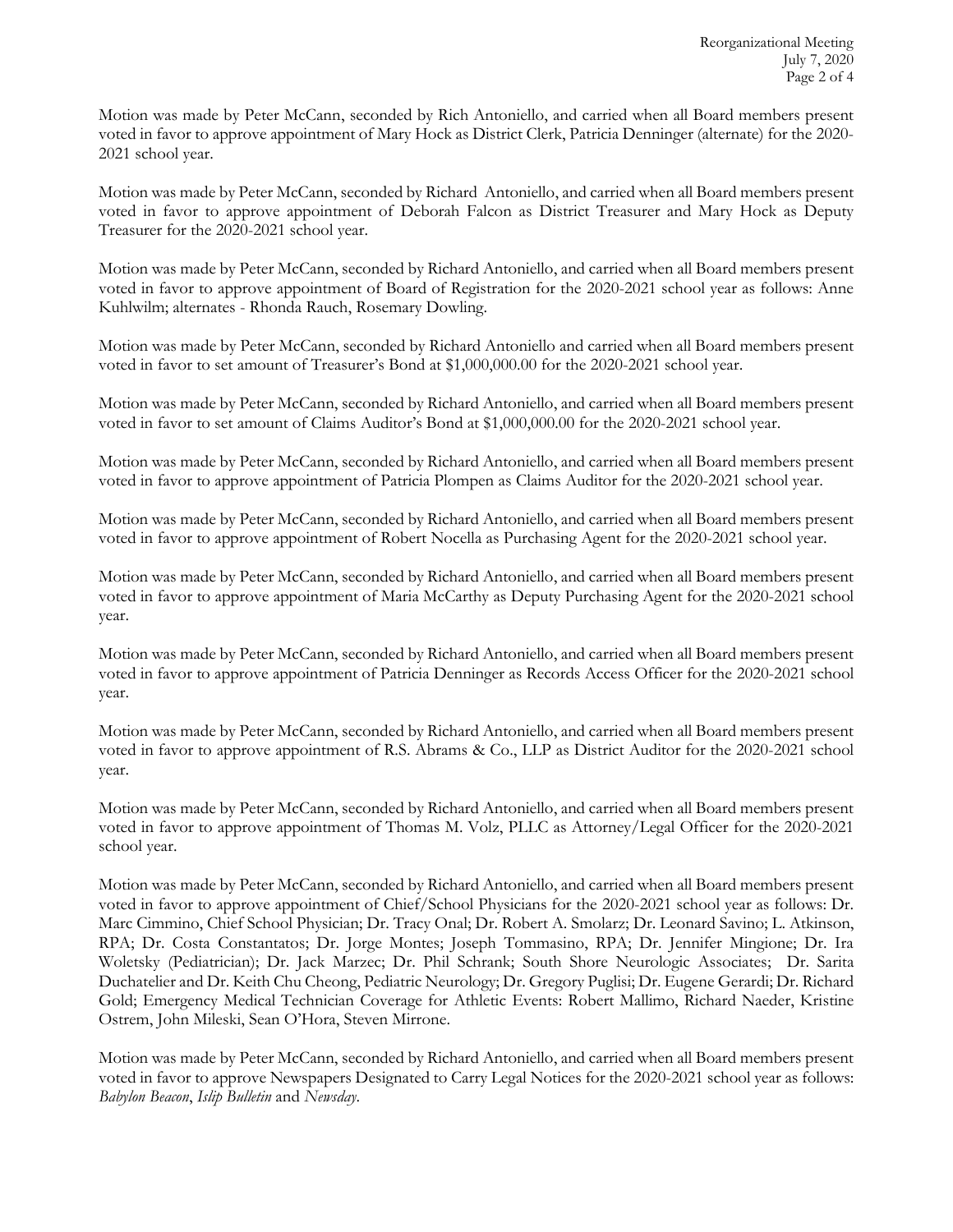Motion was made by Peter McCann, seconded by Richard Antoniello, and carried when all Board members present voted in favor to approve Depositories Designated for the 2020-2021 school year as follows: J.P. Morgan Chase, HSBC, NYCLASS, Empire National Bank, People's United Bank, N.A.

Motion was made by Peter McCann, seconded by Richard Antoniello, and carried when all Board members present voted in favor to approve appointment of Committee on Special Education and Committee on Pre-School Special Education/Alternates/Secretaries for the 2020-2021 school year (list included in supplemental file).

Motion was made by Peter McCann, seconded by Richard Antoniello, and carried when all Board members present voted in favor to approve reappointment of District Team – New Compact for Learning for the 2020-2021 school year as follows: Luann Dunne, WISE; James Moran, UPSEU - Local 424; Teresa Romanelli, PTA – Elementary; Sam Coppola, PTA – Middle School; Patty McCabe, PTA – High School; Student Senate Representative, WIHS Student; Student Senate Representative, WIHS Student; Bernadette Burns, Superintendent; Rhonda Pratt, WIASA – Elementary; Andrew O'Farrell, WIASA – Middle School; Craig Gielarowski, WIASA – High School; Karen Desz, WITA – Elementary; Michele Holt, WITA – Middle School; Joseph Dixon, WITA – High School.

Motion was made by Peter McCann, seconded by Richard Antoniello and carried when all Board members present voted in favor to approve appointment of Health and Wellness Alliance Committee Members for the 2020-2021 school year as follows: Erin Bies, Julie Cannistra, Angie Carpenter, Marcelle Crudele, Arlene Devoe, Emma Francesca, Craig Gielarowski, Barbara Henke, Christine Herzlinger, Tim Horan, Christine Kearney, Jessica Kelly, Sharon Kerrigan, Meghan LaRocca, Annmarie LaRosa, Kim Librizzi, Anne Marshall, Shanan Mauro, Pattie McCabe, Rich McKay, Paul Michaluk, Tricia Mileti, Dawn Morrison, John Mullins, Camille Newsom, Priscilla Olsen, Jessica Olsen-Hock, Zoryana Parcudani, Nicole Perperis, Rhonda Pratt, Carrie Russo, Ariana Stubbmann, Lynn Summers, Dr. Marc Cimmino - Chief School Physician*.*

Motion was made by Peter McCann, seconded by Richard Antoniello, and carried when all Board members present voted in favor to approve adoption of the following resolution and appointment of Impartial Hearing Officers for the 2020-2021 school year: WHEREAS, the Regulations of the Commissioner of Education, Pursuant to Sections 207, 3214, 4403, 4404 and 4410 of the Education Law, Part 200, amended January 2007, Section 200.2(e) states that "The Board of Education or trustees of each school district shall establish a list of: (1) The names and statement of the qualifications of each impartial hearing officer who is: (i) certified by the Commissioner of Education pursuant to section  $200.1(x)(2)$  of this Part and; (ii) available to serve in the district in hearings conducted pursuant to Education Law section 4404(1). Appointment of impartial hearing officers pursuant to Education Law section 4404(1) shall be made only from such list and in accordance with the rotation selection process prescribed herein and the timelines and procedures in section 200.5(j) of this Part. Such names will be listed in alphabetical order. Selection from such list shall be made on a rotational basis beginning with the first name appearing after the impartial hearing officer who last served or, in the event no impartial hearing officer on the list has served, beginning with the first name appearing on such list. Should that impartial hearing officer decline appointment, or if, within 24 hours, the impartial hearing officer fails to respond or is unreachable after reasonable efforts by the district that are documented and can be independently verified, each successive impartial hearing officer whose name next appears on the list, shall be offered appointment, until such appointment is accepted. The name of any newly certified impartial hearing officer who is available to serve in the district shall be inserted into the list in alphabetical order (list included in supplemental file)."

Motion was made by Peter McCann, seconded by Richard Antoniello, and carried when all Board members present voted in favor to approve appointment of Lisa DiSibio as Data Protection Officer.

The Board will consider the following items:

Dates/building site for the 2020-2021 Regular and Planning Session meetings of the West Islip Board of Education (list included in supplemental file).

Set date/time for 2021 West Islip High School Commencement Exercises - Friday, June 25, 2021 at 6:00 p.m.